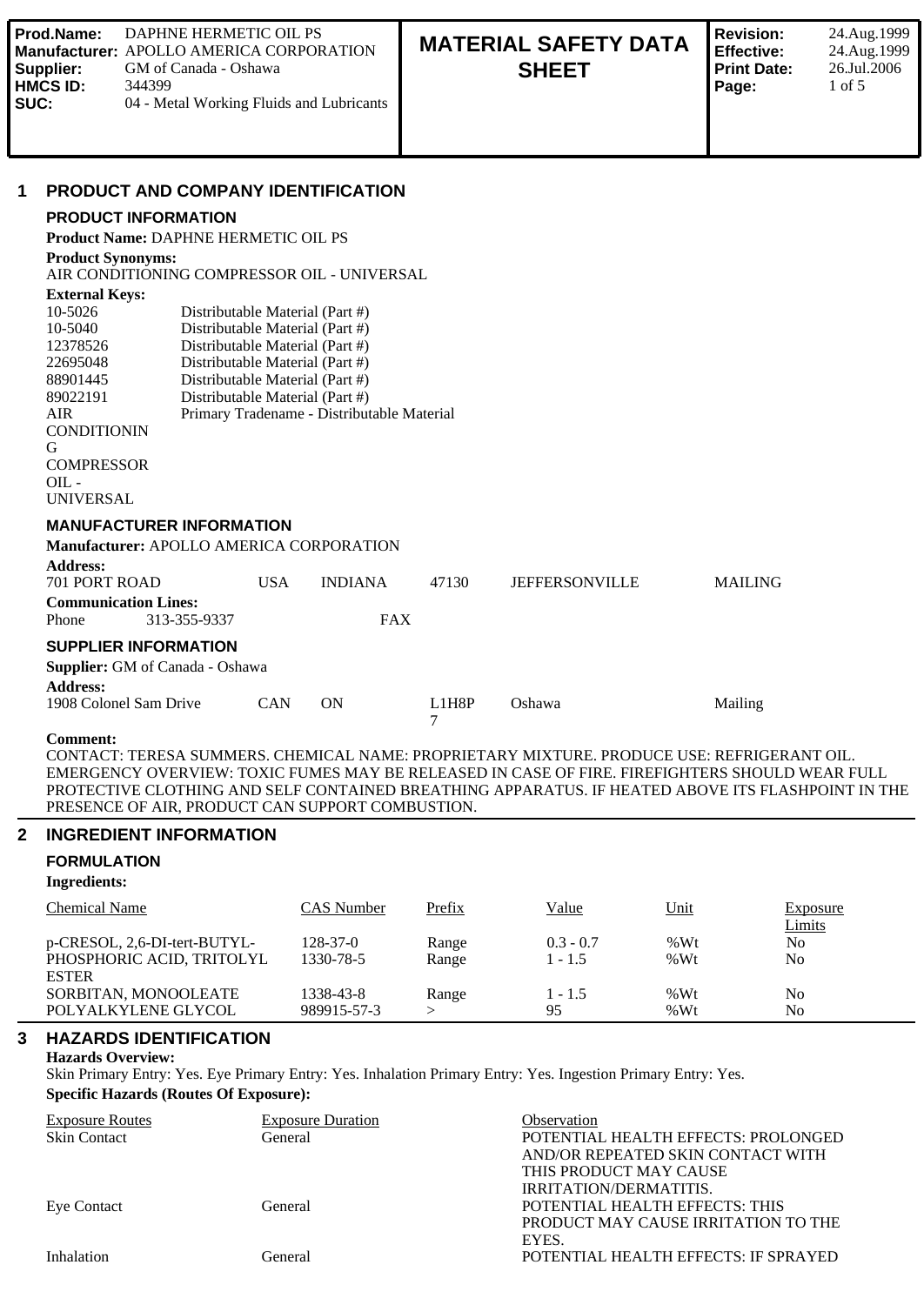| Prod.Name:<br>DAPHNE HERMETIC OIL PS<br>Manufacturer: APOLLO AMERICA CORPORATION<br>Supplier:<br>GM of Canada - Oshawa<br><b>HMCS ID:</b><br>344399<br>SUC:<br>04 - Metal Working Fluids and Lubricants |                                                                                                                                                                                     |                                                                           | <b>MATERIAL SAFETY DATA</b><br><b>SHEET</b>                                                                                                                                                                                                                                     | <b>Revision:</b><br>24.Aug.1999<br><b>Effective:</b><br>24.Aug.1999<br>26.Jul.2006<br><b>Print Date:</b><br>$2$ of 5<br>Page: |  |  |  |
|---------------------------------------------------------------------------------------------------------------------------------------------------------------------------------------------------------|-------------------------------------------------------------------------------------------------------------------------------------------------------------------------------------|---------------------------------------------------------------------------|---------------------------------------------------------------------------------------------------------------------------------------------------------------------------------------------------------------------------------------------------------------------------------|-------------------------------------------------------------------------------------------------------------------------------|--|--|--|
|                                                                                                                                                                                                         | <b>Exposure Routes</b>                                                                                                                                                              | <b>Exposure Duration</b>                                                  | Observation<br>OR MISTED MAY CAUSE CHEMICAL<br>PNEUMONITIS. EXPOSURE MAY CAUSE                                                                                                                                                                                                  |                                                                                                                               |  |  |  |
|                                                                                                                                                                                                         | Ingestion                                                                                                                                                                           | General<br><b>Medical Conditions Aggravated By Exposure:</b>              | IRRITATION TO EYES, NOSE, AND THROAT.<br>POTENTIAL HEALTH EFFECTS: WILL HAVE<br>A LAXATIVE EFFECT IF SWALLOWED. LOW<br>TOXICITY.                                                                                                                                                |                                                                                                                               |  |  |  |
|                                                                                                                                                                                                         | NOT YET DETERMINED.                                                                                                                                                                 |                                                                           |                                                                                                                                                                                                                                                                                 |                                                                                                                               |  |  |  |
| 4                                                                                                                                                                                                       | <b>FIRST AID MEASURES</b>                                                                                                                                                           |                                                                           |                                                                                                                                                                                                                                                                                 |                                                                                                                               |  |  |  |
|                                                                                                                                                                                                         | <b>First Aid By::</b><br>Inhalation                                                                                                                                                 |                                                                           | MOVE PERSON TO NON-CONTAMINATED AIR. IF THE AFFECTED PERSON IS NOT BREATHING,                                                                                                                                                                                                   |                                                                                                                               |  |  |  |
|                                                                                                                                                                                                         | <b>Skin Contact</b>                                                                                                                                                                 |                                                                           | APPLY ARTIFICIAL RESPIRATION. SEEK MEDICAL ATTENTION.<br>FOR SKIN CONTACT, FLUSH WITH LARGE AMOUNTS OF WATER. IF IRRITATION PERSISTS, GET                                                                                                                                       |                                                                                                                               |  |  |  |
|                                                                                                                                                                                                         |                                                                                                                                                                                     |                                                                           | MEDICAL ATTENTION. WASH CONTAMINATED CLOTHING BEFORE REUSE.                                                                                                                                                                                                                     |                                                                                                                               |  |  |  |
|                                                                                                                                                                                                         | <b>Eye Contact</b>                                                                                                                                                                  | SEEK MEDICAL ATTENTION AT ONCE.                                           | IMMEDIATELY FLUSH EYES WITH WATER FOR AT LEAST 15 MINUTES, WHILE HOLDING EYELIDS.                                                                                                                                                                                               |                                                                                                                               |  |  |  |
|                                                                                                                                                                                                         | IF MATERIAL IS INGESTED, IMMEDIATELY CONTACT A PHYSICIAN OR POISON CONTROL CENTER.<br>Ingestion<br>DO NOT INDUCE VOMITING. IF VOMITING OCCURS NATURALLY, HAVE VICTIM LEAN FORWARD   |                                                                           |                                                                                                                                                                                                                                                                                 |                                                                                                                               |  |  |  |
|                                                                                                                                                                                                         | TO REDUCE RISK OF ASPIRATION.<br><b>Notes To Physician:</b><br>PROVIDE GENERAL SUPPORTIVE MEASURES AND TREAT SYMPTOMATICALLY.                                                       |                                                                           |                                                                                                                                                                                                                                                                                 |                                                                                                                               |  |  |  |
| 5                                                                                                                                                                                                       | <b>FIRE FIGHTING MEASURES</b>                                                                                                                                                       |                                                                           |                                                                                                                                                                                                                                                                                 |                                                                                                                               |  |  |  |
|                                                                                                                                                                                                         | <b>Flash Point:</b><br>$=$                                                                                                                                                          | COC.<br>$\mathbf C$<br>230                                                |                                                                                                                                                                                                                                                                                 |                                                                                                                               |  |  |  |
|                                                                                                                                                                                                         | <b>Autoignition Temperature:</b>                                                                                                                                                    |                                                                           |                                                                                                                                                                                                                                                                                 |                                                                                                                               |  |  |  |
|                                                                                                                                                                                                         | N/D<br><b>Fire and Explosion Hazards:</b>                                                                                                                                           |                                                                           |                                                                                                                                                                                                                                                                                 |                                                                                                                               |  |  |  |
|                                                                                                                                                                                                         |                                                                                                                                                                                     |                                                                           | GENERAL FIRE HAZARDS: THIS PRODUCT IS COMBUSTIBLE AT HIGH TEMPERATURES. SHUT OFF THE SOURCE OF<br>FUEL, IF POSSIBLE. DO NOT CUT, WELD, SOLDER, DRILL, GRIND, OR EXPOSE CONTAINERS TO HEAT, FLAME, SPARKS,                                                                       |                                                                                                                               |  |  |  |
|                                                                                                                                                                                                         |                                                                                                                                                                                     | OR OTHER SOURCES OF IGNITION.<br><b>Special Fire Fighting Procedures:</b> |                                                                                                                                                                                                                                                                                 |                                                                                                                               |  |  |  |
|                                                                                                                                                                                                         |                                                                                                                                                                                     |                                                                           | FIREFIGHTERS SHOULD WEAR FULL-FACE, SELF CONTAINED BREATHING APPARATUS AND IMPERVIOUS                                                                                                                                                                                           |                                                                                                                               |  |  |  |
|                                                                                                                                                                                                         |                                                                                                                                                                                     |                                                                           | PROTECTIVE CLOTHING. FIREFIGHTERS SHOULD AVOID INHALING ANY COMBUSTION PRODUCTS. DO NOT DIRECT A<br>SOLID STREAM OF WATER OR FOAM INTO HOT, BURNING POOLS; THIS MAY RESULT IN FROTHING AND INCREASE<br>FIRE INTENSITY. EXTINGUISHING MEDIA: DRY CHEMICAL, FOAM, CARBON DIOXIDE. |                                                                                                                               |  |  |  |
|                                                                                                                                                                                                         | <b>Comment:</b>                                                                                                                                                                     |                                                                           | UPPER (UFL) AND LOWER (LFL) FLAMMABLE LIMIT: N/D. RATE OR BURNING: N/D. FLAMMABILITY CLASSIFICATION:                                                                                                                                                                            |                                                                                                                               |  |  |  |
|                                                                                                                                                                                                         |                                                                                                                                                                                     | CARBON MONOXIDE, CARBON DIOXIDE AND HYDROCARBON FRAGMENTS.                | N/D. HAZARDOUS COMBUSTION PRODUCTS: IRRITATING AND TOXIC GASES MAY BE RELEASED DURING A FIRE.                                                                                                                                                                                   |                                                                                                                               |  |  |  |
| 6                                                                                                                                                                                                       |                                                                                                                                                                                     | <b>ACCIDENTAL RELEASE MEASURES</b>                                        |                                                                                                                                                                                                                                                                                 |                                                                                                                               |  |  |  |
|                                                                                                                                                                                                         | <b>Comment:</b>                                                                                                                                                                     |                                                                           | Spill or Leak Procedures: CONTAINMENT PROCEDURES: STOP THE FLOW OF MATERIAL, IF THIS IS WITHOUT RISK.                                                                                                                                                                           |                                                                                                                               |  |  |  |
|                                                                                                                                                                                                         |                                                                                                                                                                                     |                                                                           | ELIMINATE ALL SOURCES OF IGNITION OR FLAMMABLES THAT MAY COME INTO CONTACT WITH A SPILL OF THIS<br>MATERIAL. ABSORB THE SPILLED MATERIAL WITH AN INERT ABSORBENT (NONFLAMMABLE) MATERIAL. DO NOT                                                                                |                                                                                                                               |  |  |  |
|                                                                                                                                                                                                         |                                                                                                                                                                                     |                                                                           | ALLOW THE SPILLED PRODUCT TO ENTER PUBLIC DRAINAGE SYSTEM OR OPEN WATER COURSES. CLEAN-UP                                                                                                                                                                                       |                                                                                                                               |  |  |  |
|                                                                                                                                                                                                         | PROCEDURES: VENTILATE THE CONTAINMENT AREA. SWEEP UP OR GATHER MATERIAL AND PLACE IN<br>APPROPRIATE CONTAINER FOR DISPOSAL. WASH SPILL AREA THOROUGHLY. WEAR APPROPRIATE PROTECTIVE |                                                                           |                                                                                                                                                                                                                                                                                 |                                                                                                                               |  |  |  |
|                                                                                                                                                                                                         |                                                                                                                                                                                     |                                                                           | EQUIPMENT DURING CLEANUP. FOLLOW ALL LOCAL, STATE, FEDERAL AND PROVINCIAL REGULATIONS FOR<br>DISPOSAL. EVACUATION PROCEDURES: EVACUATE THE AREA PROMPTLY AND KEEP UPWIND OF THE SPILLED                                                                                         |                                                                                                                               |  |  |  |
|                                                                                                                                                                                                         |                                                                                                                                                                                     | EMERGENCY EQUIPMENT READILY AVAILABLE.                                    | MATERIAL. ISOLATE THE SPILL AREA TO PREVENT PEOPLE FROM ENTERING. SPECIAL PROCEDURES: HAVE                                                                                                                                                                                      |                                                                                                                               |  |  |  |
| $\overline{7}$                                                                                                                                                                                          |                                                                                                                                                                                     | <b>HANDLING AND STORAGE</b>                                               |                                                                                                                                                                                                                                                                                 |                                                                                                                               |  |  |  |
|                                                                                                                                                                                                         | <b>STORAGE</b>                                                                                                                                                                      |                                                                           |                                                                                                                                                                                                                                                                                 |                                                                                                                               |  |  |  |
|                                                                                                                                                                                                         |                                                                                                                                                                                     | <b>Additional Information on Storage Conditions:</b>                      |                                                                                                                                                                                                                                                                                 |                                                                                                                               |  |  |  |

Precautions to be Taken in Handling and Storage: WHEN USING THIS MATERIAL, DO NOT EAT, DRINK OR SMOKE. AVOID PROLONGED OR REPEATED SKIN CONTACT WITH THIS MATERIAL. WASH THOROUGHLY AFTER HANDLING. STORE IN A COOL, DRY, WELL-VENTILATED AREA. DO NOT HANDLE OR STORE NEAR AN OPEN FLAME, HEAT OR OTHER<br>A COOL, DRY, WELL-VENTILATED AREA. DO NOTHER AND DON'T OR UNLARED CONTAINING SOURCES OF IGNITION. DO NOT STORE THIS MATERIAL IN OPEN OR UNLABELED CONTAINERS.

## **8 EXPOSURE CONTROLS/PERSONAL PROTECTION**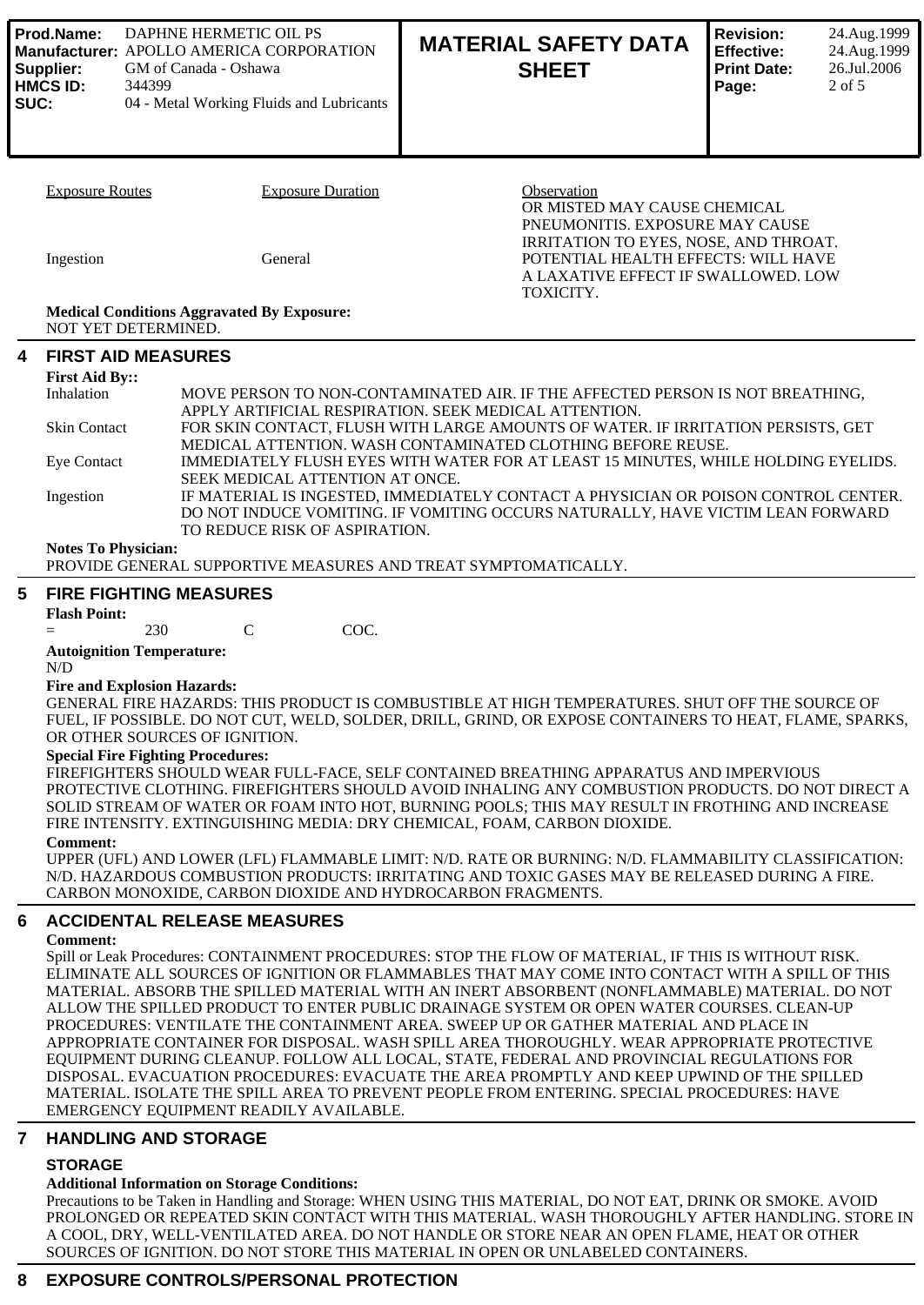| DAPHNE HERMETIC OIL PS<br>l Prod.Name:<br><b>I Manufacturer: APOLLO AMERICA CORPORATION</b><br>GM of Canada - Oshawa<br>'Supplier:<br><b>HMCS ID:</b><br>344399<br>l SUC:<br>04 - Metal Working Fluids and Lubricants | <b>MATERIAL SAFETY DATA</b><br><b>SHEET</b> | <b>Revision:</b><br><b>Effective:</b><br>l Print Date:<br>Page: |
|-----------------------------------------------------------------------------------------------------------------------------------------------------------------------------------------------------------------------|---------------------------------------------|-----------------------------------------------------------------|
|-----------------------------------------------------------------------------------------------------------------------------------------------------------------------------------------------------------------------|---------------------------------------------|-----------------------------------------------------------------|

### **Engineering Measures:**

Engineering Controls: USE GENERAL VENTILATION AND USE LOCAL EXHAUST, WHERE POSSIBLE, IN CONFINED OR ENCLOSED SPACES. GENERAL PRODUCT INFORMATION: EYE WASH FOUNTAIN AND EMERGENCY SHOWERS ARE RECOMMENDED.

**Revision:** 24.Aug.1999 **Effective:** 24.Aug.1999 **Print Date:** 26.Jul.2006 **Page:** 3 of 5

## **PERSONAL PROTECTIVE EQUIPMENT**

| <b>Personal Protective Equipment (PPE):</b> |                                                |  |  |  |  |
|---------------------------------------------|------------------------------------------------|--|--|--|--|
| <b>Eye Protection</b>                       | WEAR CHEMICAL GOGGLES; FACE SHIELD (IF         |  |  |  |  |
|                                             | SPLASHING IS POSSIBLE).                        |  |  |  |  |
| <b>Skin Protection</b>                      | NORMAL WORK CLOTHING (LONG SLEEVED             |  |  |  |  |
|                                             | SHIRTS AND LONG PANTS) IS RECOMMENDED. DO      |  |  |  |  |
|                                             | NOT WEAR RINGS, WATCHES, OR SIMILAR            |  |  |  |  |
|                                             | APPAREL THAT COULD ENTRAP THE MATERIAL         |  |  |  |  |
|                                             | AND CAUSE A SKIN REACTION.                     |  |  |  |  |
| Respiratory                                 | IF MIST IS GENERATED (HEATING, SPRAYING)       |  |  |  |  |
| Protection                                  | AND ENGINEERING CONTROLS ARE NOT               |  |  |  |  |
|                                             | SUFFICIENT, WEAR APPROVED ORGANIC VAPOR        |  |  |  |  |
|                                             | RESPIRATOR SUITABLE FOR OIL MIST.              |  |  |  |  |
| General                                     | <b>GENERAL: RESPIRATORS SHOULD BE SELECTED</b> |  |  |  |  |
| Protection                                  | BY AND USED UNDER THE DIRECTION OF A           |  |  |  |  |
|                                             | TRAINED HEALTH AND SAFETY PROFESSIONAL         |  |  |  |  |
|                                             | FOLLOWING REQUIREMENTS FOUND IN OSHA'S         |  |  |  |  |
|                                             | (OCCUPATIONAL SAFETY AND HEALTH                |  |  |  |  |
|                                             | ADMINISTRATION) RESPIRATOR STANDARD (29        |  |  |  |  |
|                                             | CFR 1910.134) AND ANSI'S STANDARD FOR          |  |  |  |  |
|                                             | RESPIRATORY PROTECTION (Z88.2-1992). A         |  |  |  |  |
|                                             | WRITTEN RESPIRATORY PROTECTION PROGRAM,        |  |  |  |  |
|                                             | <b>INCLUDING PROVISIONS FOR MEDICAL</b>        |  |  |  |  |
|                                             | CERTIFICATION, TRAINING, FIT TESTING,          |  |  |  |  |
|                                             | EXPOSURE ASSESSMENTS, MAINTENANCE,             |  |  |  |  |
|                                             | INSPECTION, CLEANING, AND CONVENIENT,          |  |  |  |  |
|                                             | SANITARY STORAGE MUST BE IMPLEMENTED.          |  |  |  |  |
| <b>Hand Protection</b>                      | WEAR CHEMICALLY IMPERVIOUS GLOVES FOR          |  |  |  |  |
|                                             | PROLONGED CONTACT.                             |  |  |  |  |

## **9 PHYSICAL AND CHEMICAL PROPERTIES**

## **APPEARANCE**

**Physical State:** Physical State: Liquid. **Color:** CLEAR OILY LIQUID. **Odor:** MILD.

## **PHYSICAL PROPERTIES**

**pH Value:** Concentrate N/D **Changes of State:** Boiling Point N/D Melting/Freezing Point N/A **Vapor Pressure:** N/D **Vapor Density:** N/D **Specific Gravity:**  $=$  1.01 **Solubility:** Water Solubility in Water Text: INSOLUBLE. **Comment:** ADDITIONAL INFORMATION: NO ADDITIONAL INFORMATION AVAILABLE.

## **10 STABILITY AND REACTIVITY**

**STABILITY INFORMATION Stability Under Normal Conditions:** Stable **Hazardous Polymerization:** Hazardous Polymerization: None.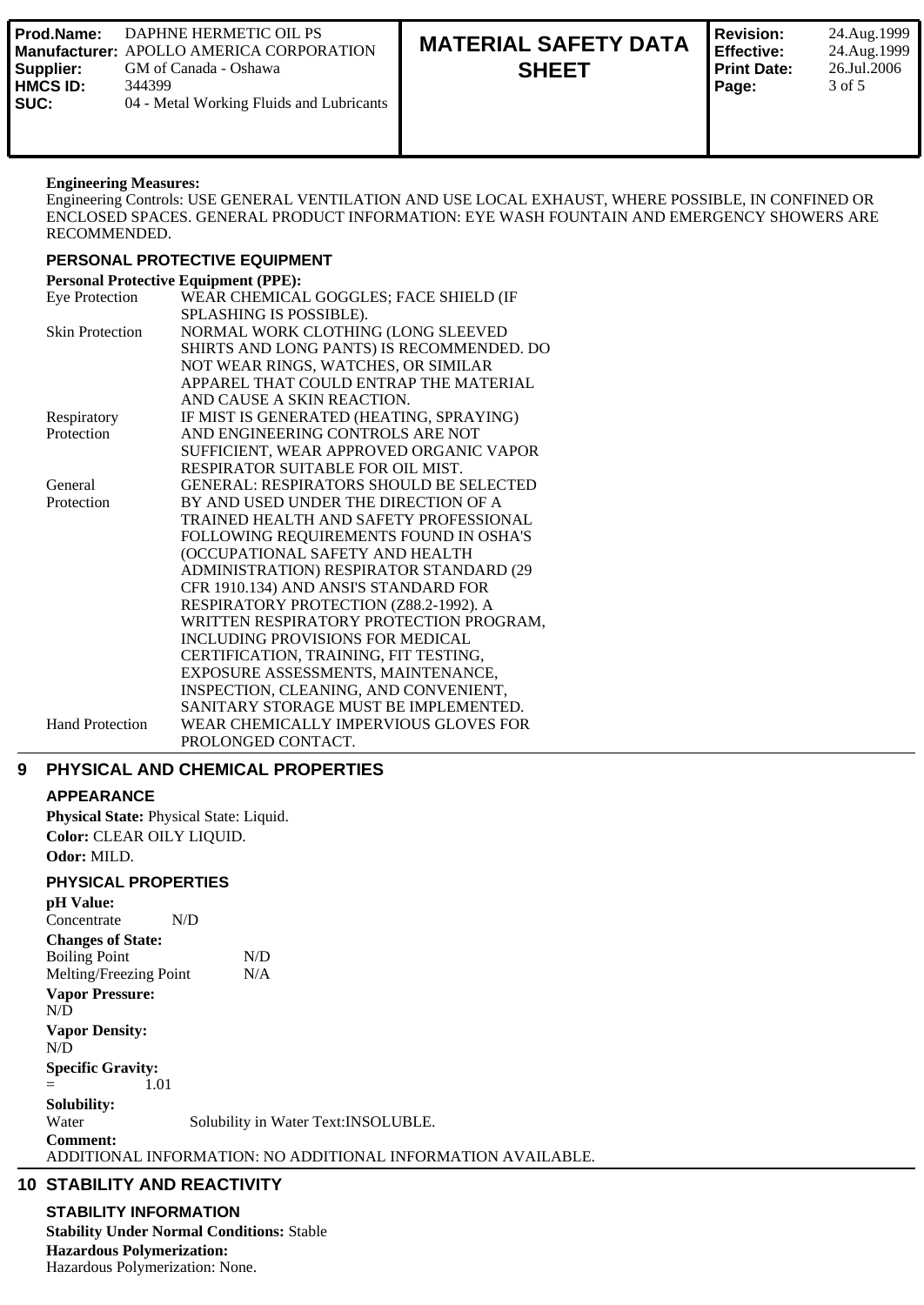| Prod.Name:<br>Supplier:<br><b>HMCS ID:</b><br><b>SUC:</b> | DAPHNE HERMETIC OIL PS<br><b>I Manufacturer: APOLLO AMERICA CORPORATION</b><br>GM of Canada - Oshawa<br>344399<br>04 - Metal Working Fluids and Lubricants | <b>MATERIAL SAFETY DATA</b><br><b>SHEET</b> | <b>Revision:</b><br>Effective:<br>Print Date:<br>Page: | 24.Aug.1999<br>24.Aug.1999<br>26.Jul.2006<br>4 of 5 |
|-----------------------------------------------------------|------------------------------------------------------------------------------------------------------------------------------------------------------------|---------------------------------------------|--------------------------------------------------------|-----------------------------------------------------|
|-----------------------------------------------------------|------------------------------------------------------------------------------------------------------------------------------------------------------------|---------------------------------------------|--------------------------------------------------------|-----------------------------------------------------|

### **HAZARDOUS DECOMPOSITION**

**Reactions:**

Type of Reaction<br>Decomposition FINZARDOUS CONSECT HAZARDOUS COMBUSTION PRODUCTS MAY INCLUDE CARBON MONOXIDE, CARBON DIOXIDE AND HYDROCARBON FRAGMENTS.

#### **Comment:**

Stability Text: STABLE UNDER NORMAL CONDITIONS. CONDITIONS TO AVOID: KEEP AWAY FROM HEAT, SPARKS, OR OPEN FLAME. INCOMPATIBILITY: THIS PRODUCT MAY REACT WITH STRONG OXIDIZING AGENTS.

#### **11 TOXICOLOGICAL INFORMATION**

#### **CLASSIFICATION OF INGREDIENTS**

#### **Carcingenicity:**

GENERAL PRODUCT INFORMATION: NOT LISTED BY ACGIH (AMERICAN CONFERENCE OF GOVERNMENTAL INDUSTRIAL HYGIENISTS), IARC (INTERNATIONAL AGENCY FOR RESEARCH ON CANCER), NIOSH (NATIONAL INSTITUTE FOR OCCUPATIONAL SAFETY AND HEALTH), NTP (NATIONAL TOXICOLOGY PROGRAM) OR OSHA (OCCUPATIONAL SAFETY AND HEALTH ADMINISTRATION). COMPONENT CARCINOGENICITY: THIS MATERIAL HAS NO COMPONENTS LISTED.

#### **Comment:**

Toxicological Data Unlimited Text: GENERAL TOXICITY: GENERAL PRODUCT INFORMATION: NO ADDITIONAL INFORMATION AVAILABLE. COMPONENT ANALYSIS-LD50/LC50: THIS MATERIAL HAS NO COMPONENTS LISTED.

### **12 ECOLOGICAL INFORMATION**

### **ENVIRONMENTAL IMPACT**

#### **Comment:**

ECOTOXICITY: NO INFORMATION AVAILABLE. ENVIRONMENTAL FATE: NO INFORMATION AVAILABLE FOR THE PRODUCT. DO NOT ALLOW THIS MATERIAL DO DRAIN INTO SEWERS/WATER SUPPLIES.

## **13 DISPOSAL CONSIDERATIONS**

### **Waste Disposal Information:**

US EPA (ENVIRONMENTAL PROTECTION AGENCY) WASTE NUMBER AND DESCRIPTIONS: GENERAL PRODUCT INFORMATION: MATERIAL, IF DISCARDED, IS NOT EXPECTED TO BE A CHARACTERISTIC HAZARDOUS WASTE UNDER RCRA. YOU MUST TEST YOUR WASTE USING METHODS DESCRIBED IN 40 CFR PART 261 TO DETERMINE IF IT MEETS APPLICABLE DEFINITIONS OF HAZARDOUS WASTES. DISPOSAL INSTRUCTIONS: RECYCLING OF THIS PRODUCT IS ENCOURAGED. DISPOSE OF WASTE MATERIAL ACCORDING TO LOCAL, STATE, FEDERAL, AND PROVINCIAL ENVIRONMENTAL REGULATIONS.

### **14 TRANSPORT INFORMATION**

#### **Comment:**

INTERNATIONAL TRANSPORTATION REGULATIONS: NOTE: THE DATA IN THIS SECTION IS MEANT AS A GUIDE TO THE OVERALL CLASSIFICATION OF THE PRODUCT. HOWEVER, TRANSPORTATION CLASSIFICATIONS MAY BE SUBJECT TO CHANGE WITH CHANGES IN PACKAGE SIZE. CONSULT SHIPPER REQUIREMENTS UNDER I.M.O., I.C.A.O. (I.A.T.A.) AND 49 CFR TO ASSURE REGULATORY COMPLIANCE.

### **15 REGULATORY INFORMATION**

#### **LABELLING**

| <b>Hazard Codes:</b>   |          |
|------------------------|----------|
| NFPA Flammability      |          |
| NFPA Health            | 2        |
| <b>NFPA</b> Reactivity | $\Omega$ |

### **NATIONAL REGULATIONS**

**Immediate Health:** No

**Delayed Health:** No

**Fire:** No

**Sudden Pressure Release:** No

#### **Reactive:** No

**Comment:**

RCRA Hazardous Waste Number Text: US EPA (ENVIRONMENTAL PROTECTION AGENCY) WASTE NUMBER AND DESCRIPTIONS: GENERAL PRODUCT INFORMATION: MATERIAL, IF DISCARDED, IS NOT EXPECTED TO BE A CHARACTERISTIC HAZARDOUS WASTE UNDER RCRA. YOU MUST TEST YOUR WASTE USING METHODS DESCRIBED IN 40 CFR PART 261 TO DETERMINE IF IT MEETS APPLICABLE DEFINITIONS OF HAZARDOUS WASTES. **Comment:**

US FEDERAL REGULATIONS: GENERAL PRODUCT INFORMATION: THIS PRODUCT IS LISTED ON THE U.S. EPA